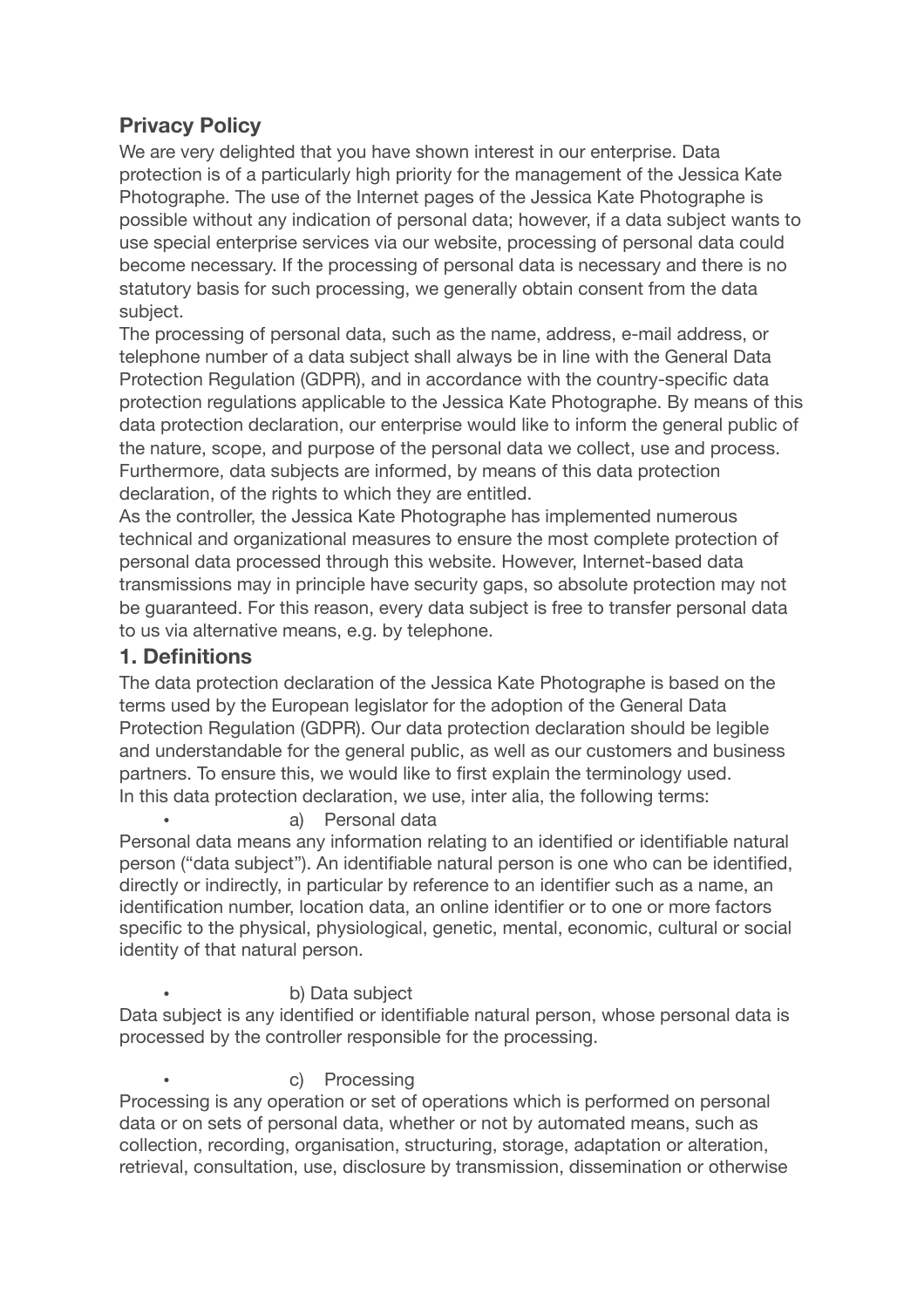making available, alignment or combination, restriction, erasure or destruction.

### • d) Restriction of processing

Restriction of processing is the marking of stored personal data with the aim of limiting their processing in the future.

#### e) Profiling

Profiling means any form of automated processing of personal data consisting of the use of personal data to evaluate certain personal aspects relating to a natural person, in particular to analyse or predict aspects concerning that natural person's performance at work, economic situation, health, personal preferences, interests, reliability, behaviour, location or movements.

#### • **f)** Pseudonymisation

Pseudonymisation is the processing of personal data in such a manner that the personal data can no longer be attributed to a specific data subject without the use of additional information, provided that such additional information is kept separately and is subject to technical and organisational measures to ensure that the personal data are not attributed to an identified or identifiable natural person.

g) Controller or controller responsible for the processing Controller or controller responsible for the processing is the natural or legal person, public authority, agency or other body which, alone or jointly with others, determines the purposes and means of the processing of personal data; where the purposes and means of such processing are determined by Union or Member State law, the controller or the specific criteria for its nomination may be provided for by Union or Member State law.

h) Processor

Processor is a natural or legal person, public authority, agency or other body which processes personal data on behalf of the controller.

i) Recipient

Recipient is a natural or legal person, public authority, agency or another body, to which the personal data are disclosed, whether a third party or not. However, public authorities which may receive personal data in the framework of a particular inquiry in accordance with Union or Member State law shall not be regarded as recipients; the processing of those data by those public authorities shall be in compliance with the applicable data protection rules according to the purposes of the processing.

j) Third party

Third party is a natural or legal person, public authority, agency or body other than the data subject, controller, processor and persons who, under the direct authority of the controller or processor, are authorised to process personal data.

#### • k) Consent

Consent of the data subject is any freely given, specific, informed and unambiguous indication of the data subject's wishes by which he or she, by a statement or by a clear affirmative action, signifies agreement to the processing of personal data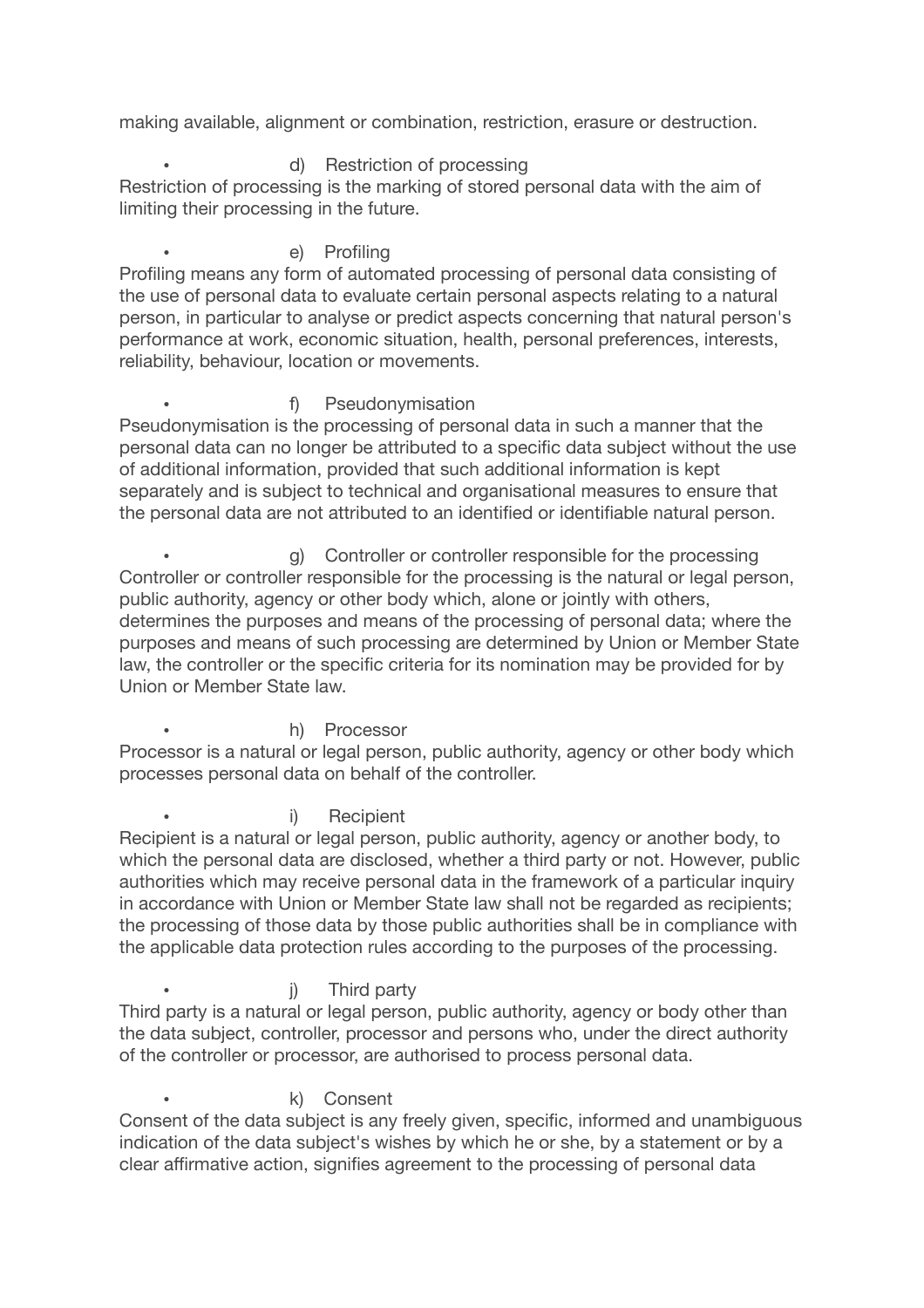relating to him or her.

# **2. Name and Address of the controller**

Controller for the purposes of the General Data Protection Regulation (GDPR), other data protection laws applicable in Member states of the European Union and other provisions related to data protection is:

Jessica Kate Photographe 18A chemin du Jonc 1218 Gd-Saconnex **Switzerland** Phone: +41774094005 Email: jessicakatephoto@gmail.com Website: www.jessicakate.ch

# **3. Collection of general data and information**

The website of the Jessica Kate Photographe collects a series of general data and information when a data subject or automated system calls up the website. This general data and information are stored in the server log files. Collected may be (1) the browser types and versions used, (2) the operating system used by the accessing system, (3) the website from which an accessing system reaches our website (so-called referrers), (4) the sub-websites, (5) the date and time of access to the Internet site, (6) an Internet protocol address (IP address), (7) the Internet service provider of the accessing system, and (8) any other similar data and information that may be used in the event of attacks on our information technology systems. When using these general data and information, the Jessica Kate Photographe does not draw any conclusions about the data subject. Rather, this information is needed to (1) deliver the content of our website correctly, (2) optimize the content of our website as well as its advertisement, (3) ensure the long-term viability of our information technology systems and website technology, and (4) provide law enforcement authorities with the information necessary for criminal prosecution in case of a cyber-attack. Therefore, the Jessica Kate Photographe analyzes anonymously collected data and information statistically, with the aim of increasing the data protection and data security of our enterprise, and to ensure an optimal level of protection for the personal data we process. The anonymous data of the server log files are stored separately from all personal data provided by a data subject.

# **4. Registration on our website**

The data subject has the possibility to register on the website of the controller with the indication of personal data. Which personal data are transmitted to the controller is determined by the respective input mask used for the registration. The personal data entered by the data subject are collected and stored exclusively for internal use by the controller, and for his own purposes. The controller may request transfer to one or more processors (e.g. a parcel service) that also uses personal data for an internal purpose which is attributable to the controller.

By registering on the website of the controller, the IP address—assigned by the Internet service provider (ISP) and used by the data subject—date, and time of the registration are also stored. The storage of this data takes place against the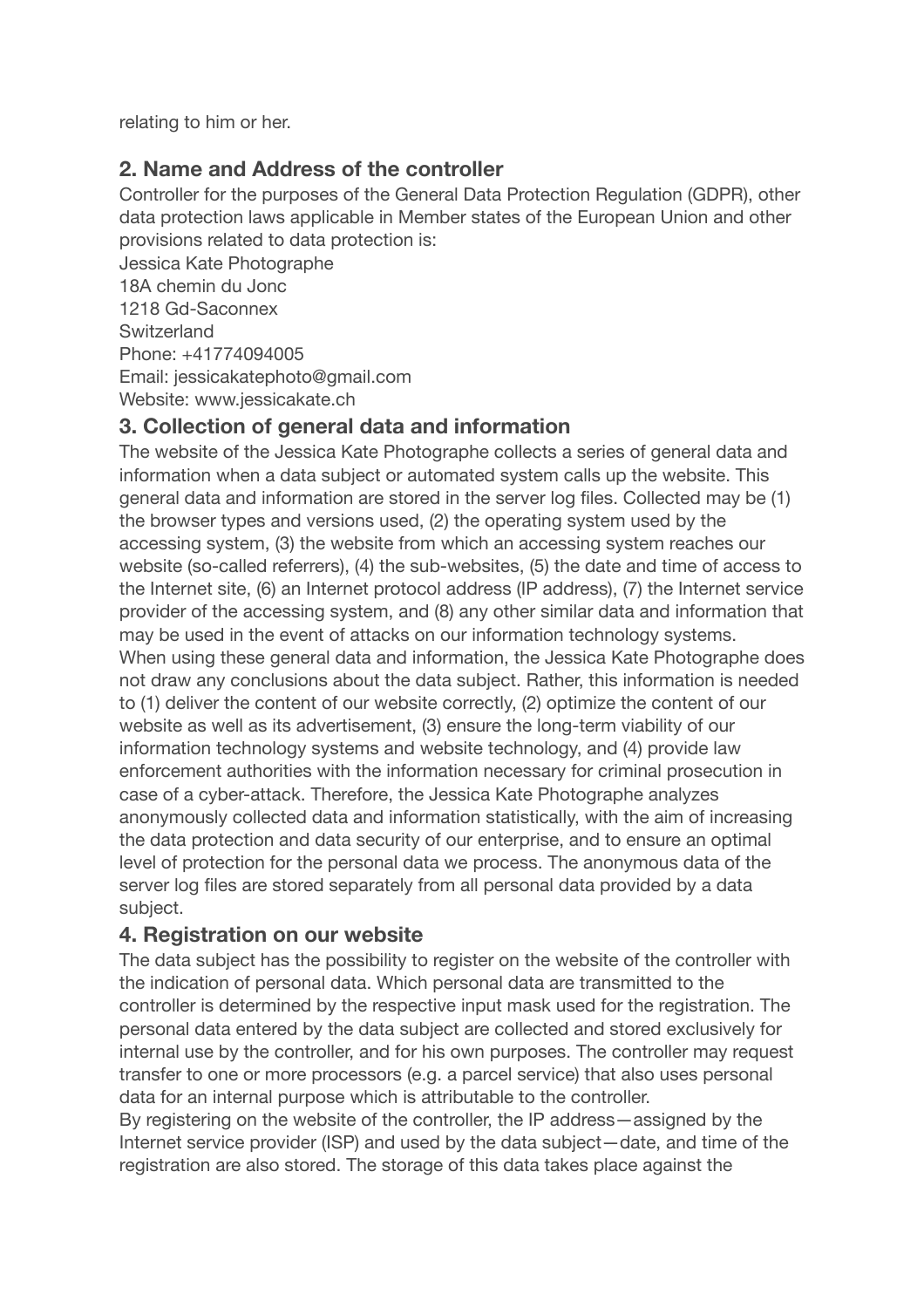background that this is the only way to prevent the misuse of our services, and, if necessary, to make it possible to investigate committed offenses. Insofar, the storage of this data is necessary to secure the controller. This data is not passed on to third parties unless there is a statutory obligation to pass on the data, or if the transfer serves the aim of criminal prosecution.

The registration of the data subject, with the voluntary indication of personal data, is intended to enable the controller to offer the data subject contents or services that may only be offered to registered users due to the nature of the matter in question. Registered persons are free to change the personal data specified during the registration at any time, or to have them completely deleted from the data stock of the controller.

The data controller shall, at any time, provide information upon request to each data subject as to what personal data are stored about the data subject. In addition, the data controller shall correct or erase personal data at the request or indication of the data subject, insofar as there are no statutory storage obligations. The entirety of the controller's employees are available to the data subject in this respect as contact persons.

### **5. Contact possibility via the website**

The website of the Jessica Kate Photographe contains information that enables a quick electronic contact to our enterprise, as well as direct communication with us, which also includes a general address of the so-called electronic mail (e-mail address). If a data subject contacts the controller by e-mail or via a contact form, the personal data transmitted by the data subject are automatically stored. Such personal data transmitted on a voluntary basis by a data subject to the data controller are stored for the purpose of processing or contacting the data subject. There is no transfer of this personal data to third parties.

### **6. Comments function in the blog on the website**

The Jessica Kate Photographe offers users the possibility to leave individual comments on individual blog contributions on a blog, which is on the website of the controller. A blog is a web-based, publicly-accessible portal, through which one or more people called bloggers or web-bloggers may post articles or write down thoughts in so-called blogposts. Blogposts may usually be commented by third parties.

If a data subject leaves a comment on the blog published on this website, the comments made by the data subject are also stored and published, as well as information on the date of the commentary and on the user's (pseudonym) chosen by the data subject. In addition, the IP address assigned by the Internet service provider (ISP) to the data subject is also logged. This storage of the IP address takes place for security reasons, and in case the data subject violates the rights of third parties, or posts illegal content through a given comment. The storage of these personal data is, therefore, in the own interest of the data controller, so that he can exculpate in the event of an infringement. This collected personal data will not be passed to third parties, unless such a transfer is required by law or serves the aim of the defense of the data controller.

### **7. Subscription to comments in the blog on the website**

The comments made in the blog of the Jessica Kate Photographe may be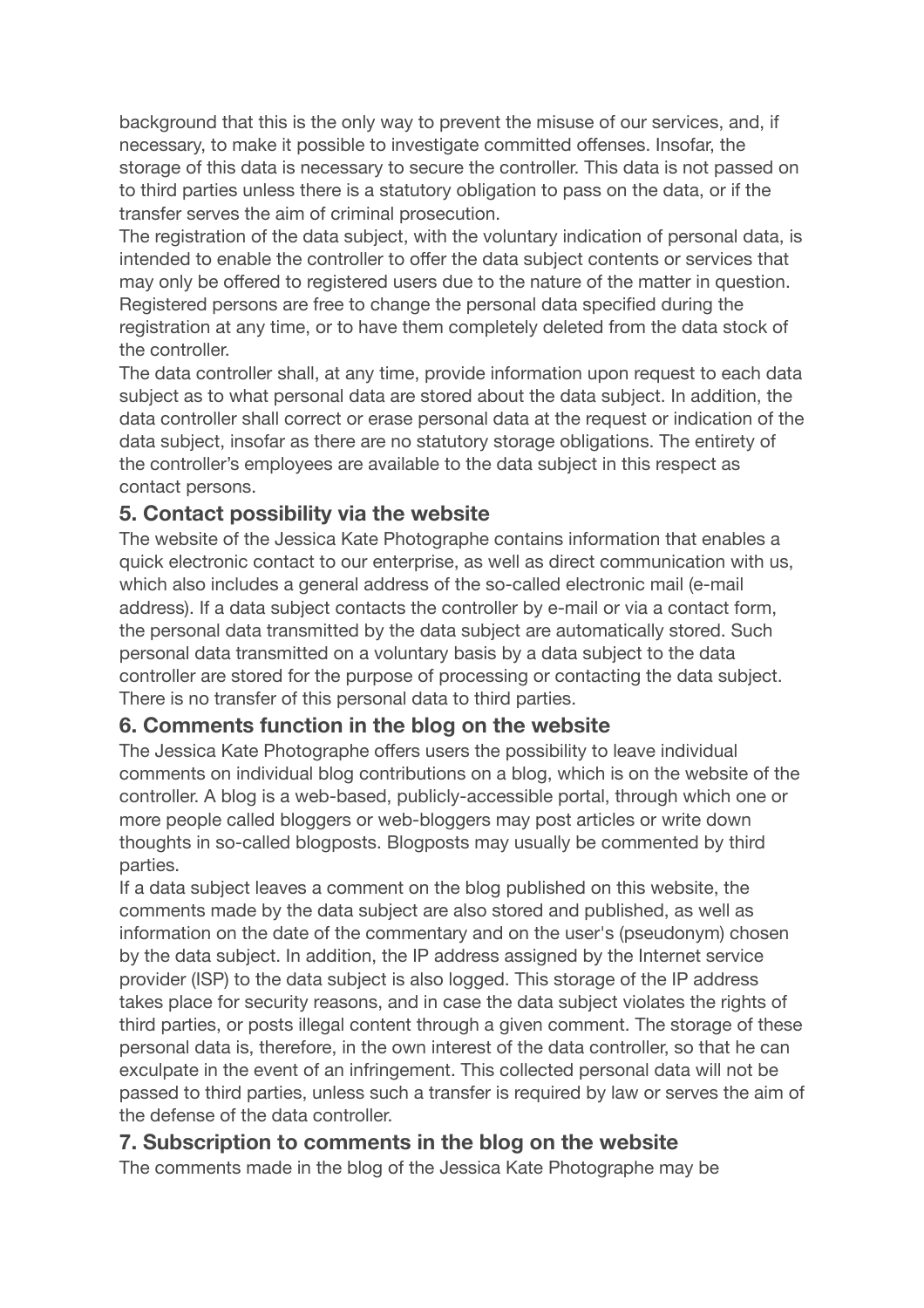subscribed to by third parties. In particular, there is the possibility that a commenter subscribes to the comments following his comments on a particular blog post. If a data subject decides to subscribe to the option, the controller will send an automatic confirmation e-mail to check the double opt-in procedure as to whether the owner of the specified e-mail address decided in favor of this option. The option to subscribe to comments may be terminated at any time.

## **8. Routine erasure and blocking of personal data**

The data controller shall process and store the personal data of the data subject only for the period necessary to achieve the purpose of storage, or as far as this is granted by the European legislator or other legislators in laws or regulations to which the controller is subject to.

If the storage purpose is not applicable, or if a storage period prescribed by the European legislator or another competent legislator expires, the personal data are routinely blocked or erased in accordance with legal requirements.

### **9. Rights of the data subject**

### a) Right of confirmation

Each data subject shall have the right granted by the European legislator to obtain from the controller the confirmation as to whether or not personal data concerning him or her are being processed. If a data subject wishes to avail himself of this right of confirmation, he or she may, at any time, contact any employee of the controller.

### • b) Right of access

Each data subject shall have the right granted by the European legislator to obtain from the controller free information about his or her personal data stored at any time and a copy of this information. Furthermore, the European directives and regulations grant the data subject access to the following information:

- the purposes of the processing;
- the categories of personal data concerned;

the recipients or categories of recipients to whom the personal data have been or will be disclosed, in particular recipients in third countries or international organisations;

where possible, the envisaged period for which the personal data will be stored, or, if not possible, the criteria used to determine that period;

the existence of the right to request from the controller rectification or erasure of personal data, or restriction of processing of personal data concerning the data subject, or to object to such processing;

the existence of the right to lodge a complaint with a supervisory authority;

where the personal data are not collected from the data subject, any available information as to their source;

the existence of automated decision-making, including profiling, referred to in Article 22(1) and (4) of the GDPR and, at least in those cases, meaningful information about the logic involved, as well as the significance and envisaged consequences of such processing for the data subject.

Furthermore, the data subject shall have a right to obtain information as to whether personal data are transferred to a third country or to an international organisation. Where this is the case, the data subject shall have the right to be informed of the appropriate safeguards relating to the transfer.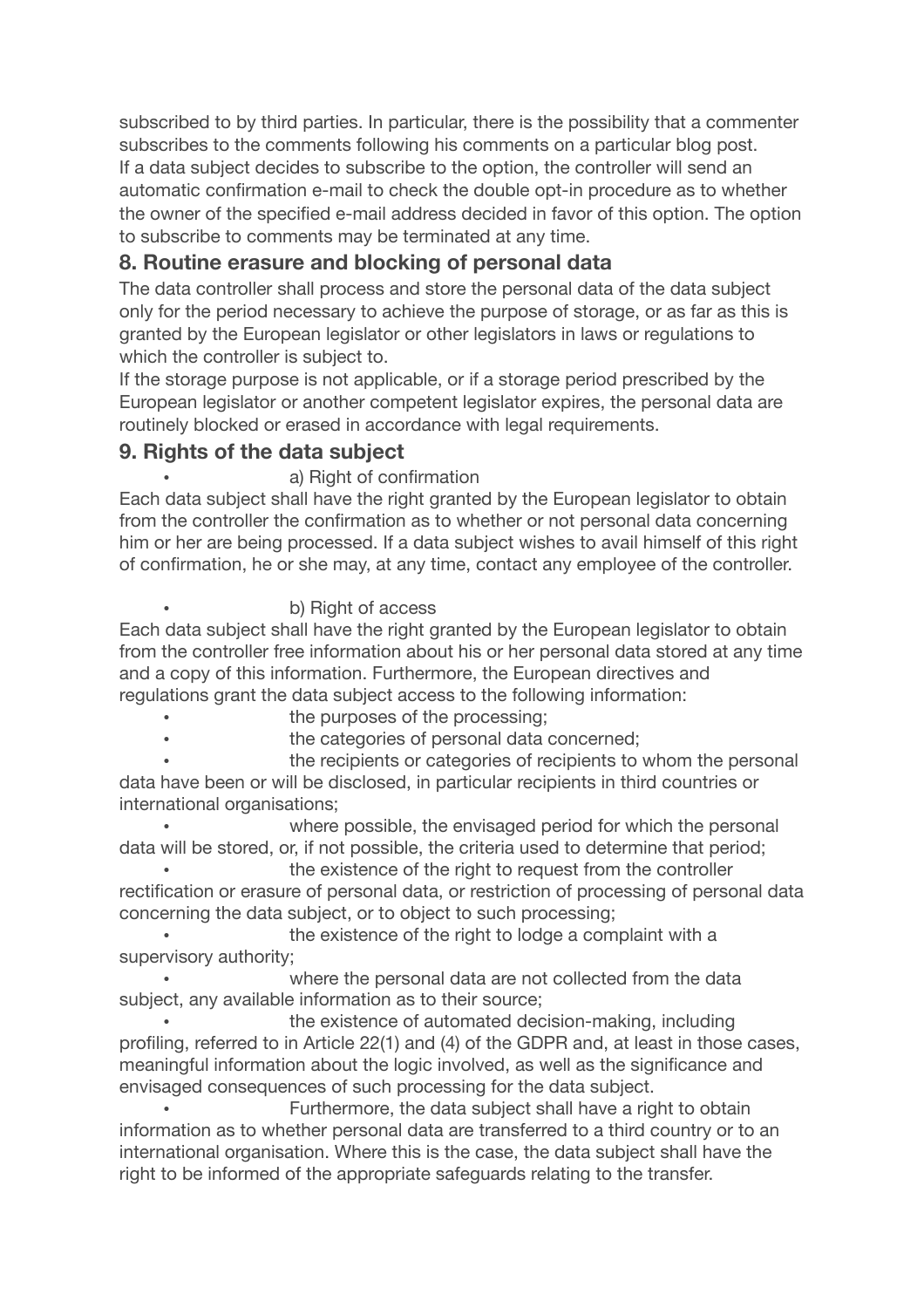If a data subject wishes to avail himself of this right of access, he or she may, at any time, contact any employee of the controller.

### • c) Right to rectification

Each data subject shall have the right granted by the European legislator to obtain from the controller without undue delay the rectification of inaccurate personal data concerning him or her. Taking into account the purposes of the processing, the data subject shall have the right to have incomplete personal data completed, including by means of providing a supplementary statement.

If a data subject wishes to exercise this right to rectification, he or she may, at any time, contact any employee of the controller.

#### • d) Right to erasure (Right to be forgotten)

Each data subject shall have the right granted by the European legislator to obtain from the controller the erasure of personal data concerning him or her without undue delay, and the controller shall have the obligation to erase personal data without undue delay where one of the following grounds applies, as long as the processing is not necessary:

The personal data are no longer necessary in relation to the purposes for which they were collected or otherwise processed.

The data subject withdraws consent to which the processing is based according to point (a) of Article 6(1) of the GDPR, or point (a) of Article 9(2) of the GDPR, and where there is no other legal ground for the processing.

The data subject objects to the processing pursuant to Article 21(1) of the GDPR and there are no overriding legitimate grounds for the processing, or the data subject objects to the processing pursuant to Article 21(2) of the GDPR.

The personal data have been unlawfully processed.

The personal data must be erased for compliance with a legal obligation in Union or Member State law to which the controller is subject.

The personal data have been collected in relation to the offer of information society services referred to in Article 8(1) of the GDPR.

If one of the aforementioned reasons applies, and a data subject wishes to request the erasure of personal data stored by the Jessica Kate Photographe, he or she may, at any time, contact any employee of the controller. An employee of Jessica Kate Photographe shall promptly ensure that the erasure request is complied with immediately.

Where the controller has made personal data public and is obliged pursuant to Article 17(1) to erase the personal data, the controller, taking account of available technology and the cost of implementation, shall take reasonable steps, including technical measures, to inform other controllers processing the personal data that the data subject has requested erasure by such controllers of any links to, or copy or replication of, those personal data, as far as processing is not required. An employees of the Jessica Kate Photographe will arrange the necessary measures in individual cases.

#### e) Right of restriction of processing

Each data subject shall have the right granted by the European legislator to obtain from the controller restriction of processing where one of the following applies:

The accuracy of the personal data is contested by the data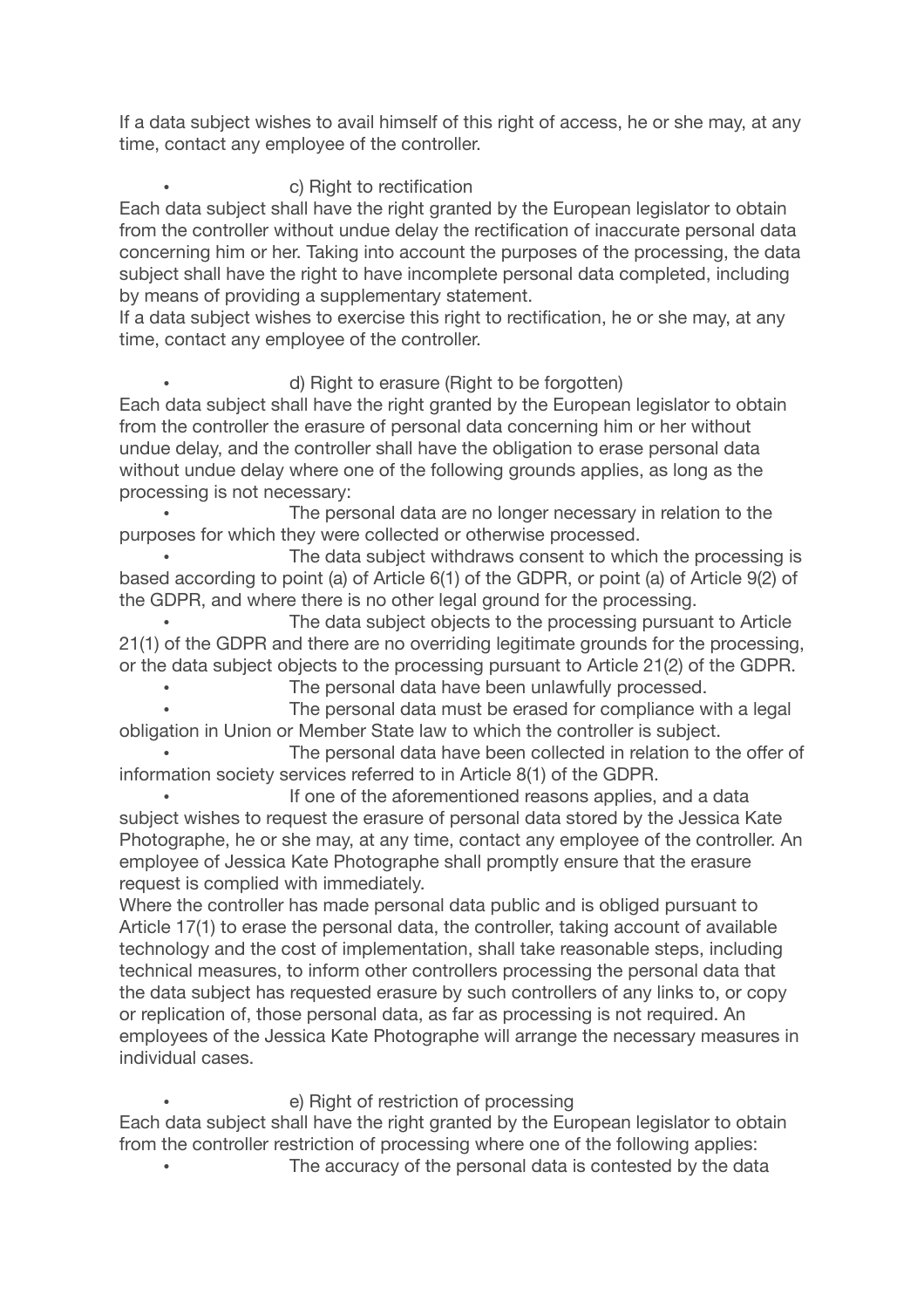subject, for a period enabling the controller to verify the accuracy of the personal data.

The processing is unlawful and the data subject opposes the erasure of the personal data and requests instead the restriction of their use instead.

The controller no longer needs the personal data for the purposes of the processing, but they are required by the data subject for the establishment, exercise or defence of legal claims.

The data subject has objected to processing pursuant to Article 21(1) of the GDPR pending the verification whether the legitimate grounds of the controller override those of the data subject.

If one of the aforementioned conditions is met, and a data subject wishes to request the restriction of the processing of personal data stored by the Jessica Kate Photographe, he or she may at any time contact any employee of the controller. The employee of the Jessica Kate Photographe will arrange the restriction of the processing.

#### • f) Right to data portability

Each data subject shall have the right granted by the European legislator, to receive the personal data concerning him or her, which was provided to a controller, in a structured, commonly used and machine-readable format. He or she shall have the right to transmit those data to another controller without hindrance from the controller to which the personal data have been provided, as long as the processing is based on consent pursuant to point (a) of Article 6(1) of the GDPR or point (a) of Article 9(2) of the GDPR, or on a contract pursuant to point (b) of Article 6(1) of the GDPR, and the processing is carried out by automated means, as long as the processing is not necessary for the performance of a task carried out in the public interest or in the exercise of official authority vested in the controller.

Furthermore, in exercising his or her right to data portability pursuant to Article 20(1) of the GDPR, the data subject shall have the right to have personal data transmitted directly from one controller to another, where technically feasible and when doing so does not adversely affect the rights and freedoms of others.

In order to assert the right to data portability, the data subject may at any time contact any employee of the Jessica Kate Photographe.

#### g) Right to object

Each data subject shall have the right granted by the European legislator to object, on grounds relating to his or her particular situation, at any time, to processing of personal data concerning him or her, which is based on point (e) or (f) of Article 6(1) of the GDPR. This also applies to profiling based on these provisions.

The Jessica Kate Photographe shall no longer process the personal data in the event of the objection, unless we can demonstrate compelling legitimate grounds for the processing which override the interests, rights and freedoms of the data subject, or for the establishment, exercise or defence of legal claims. If the Jessica Kate Photographe processes personal data for direct marketing purposes, the data subject shall have the right to object at any time to processing of personal data concerning him or her for such marketing. This applies to profiling to the extent that it is related to such direct marketing. If the data subject objects to the Jessica Kate Photographe to the processing for direct marketing purposes, the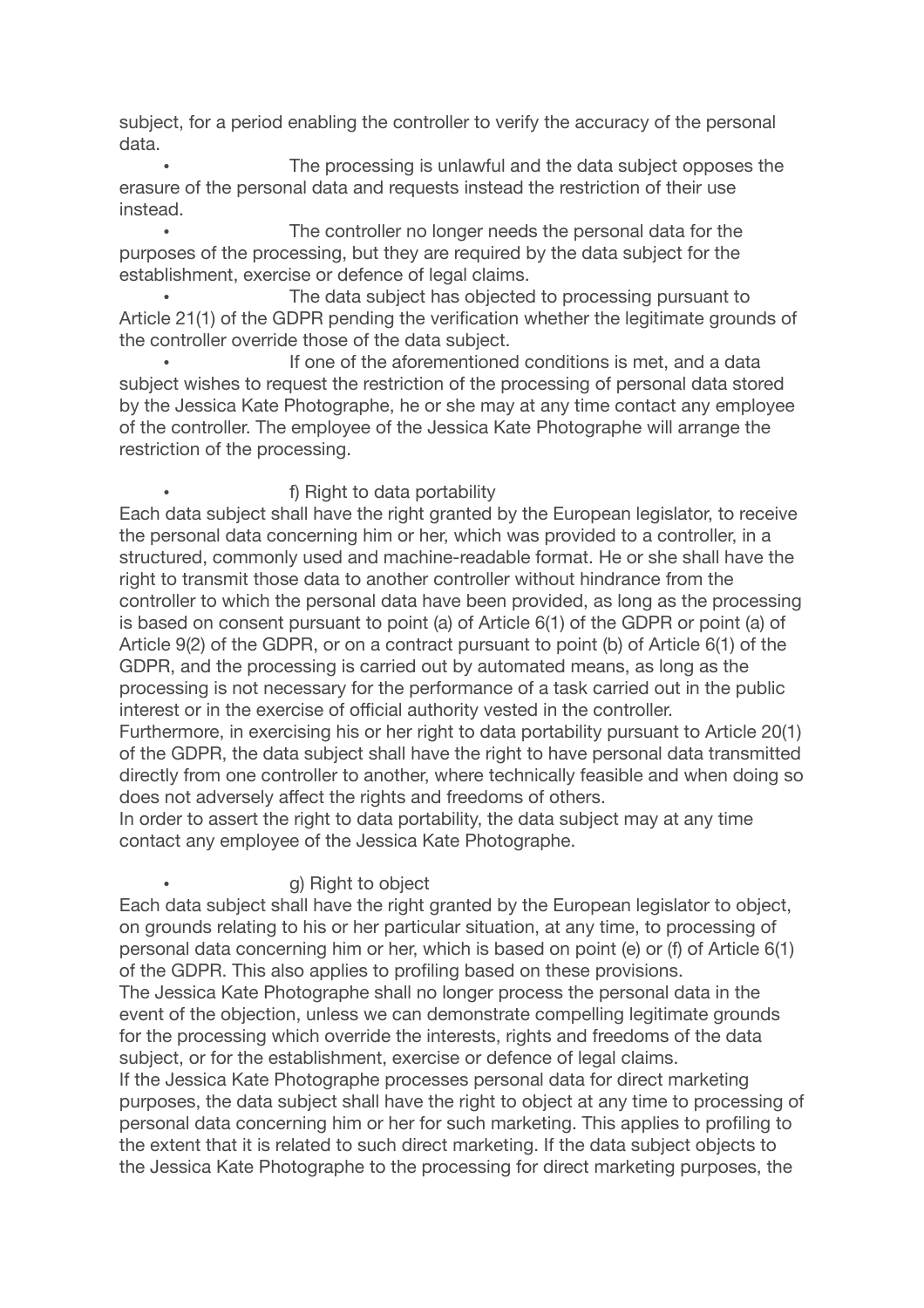Jessica Kate Photographe will no longer process the personal data for these purposes.

In addition, the data subject has the right, on grounds relating to his or her particular situation, to object to processing of personal data concerning him or her by the Jessica Kate Photographe for scientific or historical research purposes, or for statistical purposes pursuant to Article 89(1) of the GDPR, unless the processing is necessary for the performance of a task carried out for reasons of public interest. In order to exercise the right to object, the data subject may contact any employee of the Jessica Kate Photographe. In addition, the data subject is free in the context of the use of information society services, and notwithstanding Directive 2002/58/ EC, to use his or her right to object by automated means using technical specifications.

• h) Automated individual decision-making, including profiling Each data subject shall have the right granted by the European legislator not to be subject to a decision based solely on automated processing, including profiling, which produces legal effects concerning him or her, or similarly significantly affects him or her, as long as the decision (1) is not is necessary for entering into, or the performance of, a contract between the data subject and a data controller, or (2) is not authorised by Union or Member State law to which the controller is subject and which also lays down suitable measures to safeguard the data subject's rights and freedoms and legitimate interests, or (3) is not based on the data subject's explicit consent.

If the decision (1) is necessary for entering into, or the performance of, a contract between the data subject and a data controller, or (2) it is based on the data subject's explicit consent, the Jessica Kate Photographe shall implement suitable measures to safeguard the data subject's rights and freedoms and legitimate interests, at least the right to obtain human intervention on the part of the controller, to express his or her point of view and contest the decision.

If the data subject wishes to exercise the rights concerning automated individual decision-making, he or she may, at any time, contact any employee of the Jessica Kate Photographe.

i) Right to withdraw data protection consent

Each data subject shall have the right granted by the European legislator to withdraw his or her consent to processing of his or her personal data at any time. If the data subject wishes to exercise the right to withdraw the consent, he or she may, at any time, contact any employee of the Jessica Kate Photographe.

# **10. Data protection provisions about the application and use of Facebook**

On this website, the controller has integrated components of the enterprise Facebook. Facebook is a social network.

A social network is a place for social meetings on the Internet, an online community, which usually allows users to communicate with each other and interact in a virtual space. A social network may serve as a platform for the exchange of opinions and experiences, or enable the Internet community to provide personal or businessrelated information. Facebook allows social network users to include the creation of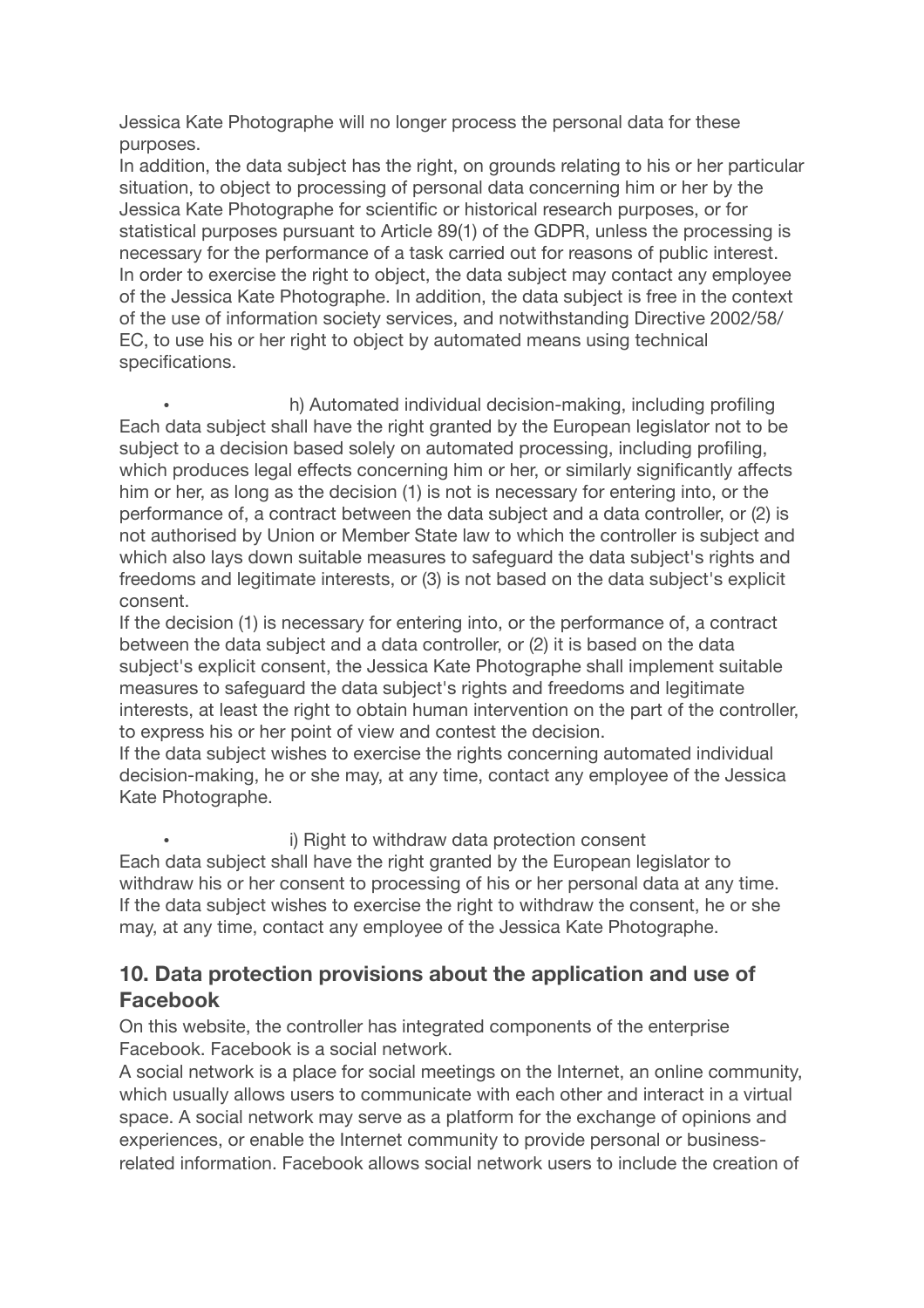private profiles, upload photos, and network through friend requests.

The operating company of Facebook is Facebook, Inc., 1 Hacker Way, Menlo Park, CA 94025, United States. If a person lives outside of the United States or Canada, the controller is the Facebook Ireland Ltd., 4 Grand Canal Square, Grand Canal Harbour, Dublin 2, Ireland.

With each call-up to one of the individual pages of this Internet website, which is operated by the controller and into which a Facebook component (Facebook plugins) was integrated, the web browser on the information technology system of the data subject is automatically prompted to download display of the corresponding Facebook component from Facebook through the Facebook component. An overview of all the Facebook Plug-ins may be accessed under https:// developers.facebook.com/docs/plugins/. During the course of this technical procedure, Facebook is made aware of what specific sub-site of our website was visited by the data subject.

If the data subject is logged in at the same time on Facebook, Facebook detects with every call-up to our website by the data subject—and for the entire duration of their stay on our Internet site—which specific sub-site of our Internet page was visited by the data subject. This information is collected through the Facebook component and associated with the respective Facebook account of the data subject. If the data subject clicks on one of the Facebook buttons integrated into our website, e.g. the "Like" button, or if the data subject submits a comment, then Facebook matches this information with the personal Facebook user account of the data subject and stores the personal data.

Facebook always receives, through the Facebook component, information about a visit to our website by the data subject, whenever the data subject is logged in at the same time on Facebook during the time of the call-up to our website. This occurs regardless of whether the data subject clicks on the Facebook component or not. If such a transmission of information to Facebook is not desirable for the data subject, then he or she may prevent this by logging off from their Facebook account before a call-up to our website is made.

The data protection guideline published by Facebook, which is available at https:// facebook.com/about/privacy/, provides information about the collection, processing and use of personal data by Facebook. In addition, it is explained there what setting options Facebook offers to protect the privacy of the data subject. In addition, different configuration options are made available to allow the elimination of data transmission to Facebook. These applications may be used by the data subject to eliminate a data transmission to Facebook.

## **11. Data protection provisions about the application and use of Google Analytics (with anonymization function)**

On this website, the controller has integrated the component of Google Analytics (with the anonymizer function). Google Analytics is a web analytics service. Web analytics is the collection, gathering, and analysis of data about the behavior of visitors to websites. A web analysis service collects, inter alia, data about the website from which a person has come (the so-called referrer), which sub-pages were visited, or how often and for what duration a sub-page was viewed. Web analytics are mainly used for the optimization of a website and in order to carry out a cost-benefit analysis of Internet advertising.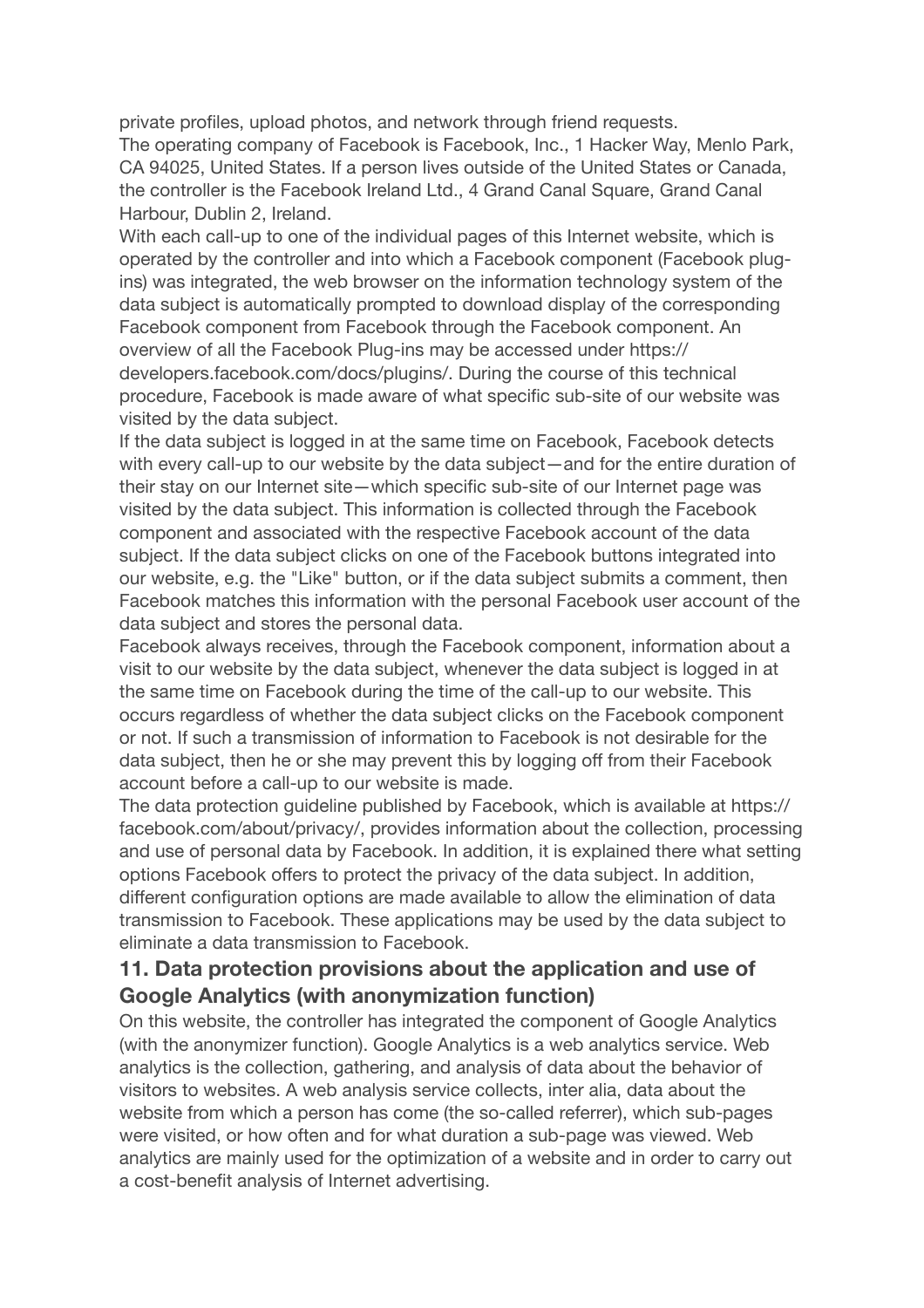The operator of the Google Analytics component is Google Inc., 1600 Amphitheatre Pkwy, Mountain View, CA 94043-1351, United States.

For the web analytics through Google Analytics the controller uses the application "\_gat. \_anonymizeIp". By means of this application the IP address of the Internet connection of the data subject is abridged by Google and anonymised when accessing our websites from a Member State of the European Union or another Contracting State to the Agreement on the European Economic Area.

The purpose of the Google Analytics component is to analyze the traffic on our website. Google uses the collected data and information, inter alia, to evaluate the use of our website and to provide online reports, which show the activities on our websites, and to provide other services concerning the use of our Internet site for us.

Google Analytics places a cookie on the information technology system of the data subject. The definition of cookies is explained above. With the setting of the cookie, Google is enabled to analyze the use of our website. With each call-up to one of the individual pages of this Internet site, which is operated by the controller and into which a Google Analytics component was integrated, the Internet browser on the information technology system of the data subject will automatically submit data through the Google Analytics component for the purpose of online advertising and the settlement of commissions to Google. During the course of this technical procedure, the enterprise Google gains knowledge of personal information, such as the IP address of the data subject, which serves Google, inter alia, to understand the origin of visitors and clicks, and subsequently create commission settlements. The cookie is used to store personal information, such as the access time, the location from which the access was made, and the frequency of visits of our website by the data subject. With each visit to our Internet site, such personal data, including the IP address of the Internet access used by the data subject, will be transmitted to Google in the United States of America. These personal data are stored by Google in the United States of America. Google may pass these personal data collected through the technical procedure to third parties.

The data subject may, as stated above, prevent the setting of cookies through our website at any time by means of a corresponding adjustment of the web browser used and thus permanently deny the setting of cookies. Such an adjustment to the Internet browser used would also prevent Google Analytics from setting a cookie on the information technology system of the data subject. In addition, cookies already in use by Google Analytics may be deleted at any time via a web browser or other software programs.

In addition, the data subject has the possibility of objecting to a collection of data that are generated by Google Analytics, which is related to the use of this website, as well as the processing of this data by Google and the chance to preclude any such. For this purpose, the data subject must download a browser add-on under the link https://tools.google.com/dlpage/gaoptout and install it. This browser addon tells Google Analytics through a JavaScript, that any data and information about the visits of Internet pages may not be transmitted to Google Analytics. The installation of the browser add-ons is considered an objection by Google. If the information technology system of the data subject is later deleted, formatted, or newly installed, then the data subject must reinstall the browser add-ons to disable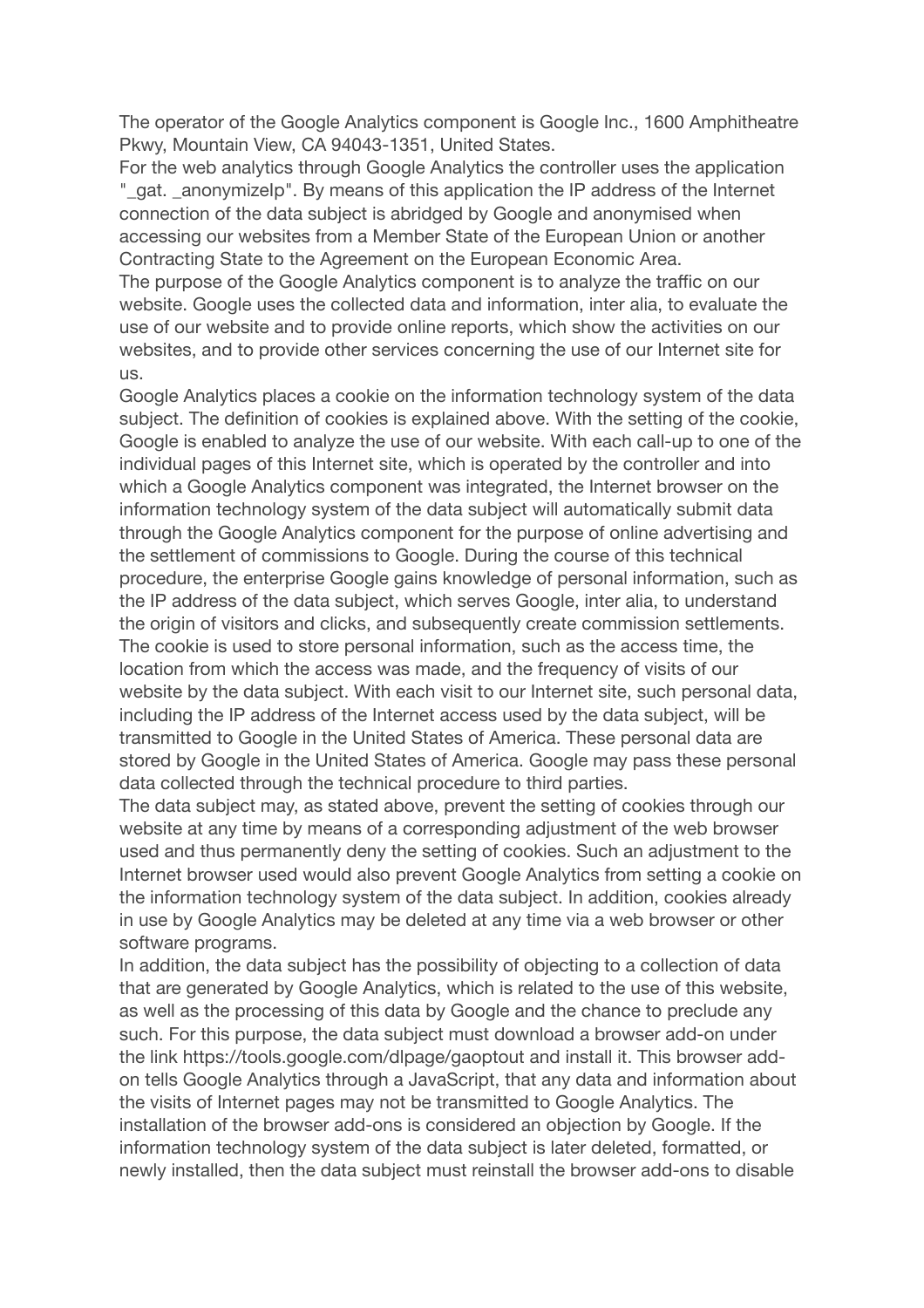Google Analytics. If the browser add-on was uninstalled by the data subject or any other person who is attributable to their sphere of competence, or is disabled, it is possible to execute the reinstallation or reactivation of the browser add-ons. Further information and the applicable data protection provisions of Google may be retrieved under https://www.google.com/intl/en/policies/privacy/ and under http:// www.google.com/analytics/terms/us.html. Google Analytics is further explained under the following Link https://www.google.com/analytics/.

# **12. Data protection provisions about the application and use of Instagram**

On this website, the controller has integrated components of the service Instagram. Instagram is a service that may be qualified as an audiovisual platform, which allows users to share photos and videos, as well as disseminate such data in other social networks.

The operating company of the services offered by Instagram is Instagram LLC, 1 Hacker Way, Building 14 First Floor, Menlo Park, CA, UNITED STATES. With each call-up to one of the individual pages of this Internet site, which is operated by the controller and on which an Instagram component (Insta button) was integrated, the Internet browser on the information technology system of the data subject is automatically prompted to the download of a display of the corresponding Instagram component of Instagram. During the course of this technical procedure, Instagram becomes aware of what specific sub-page of our website was visited by the data subject.

If the data subject is logged in at the same time on Instagram, Instagram detects with every call-up to our website by the data subject—and for the entire duration of their stay on our Internet site—which specific sub-page of our Internet page was visited by the data subject. This information is collected through the Instagram component and is associated with the respective Instagram account of the data subject. If the data subject clicks on one of the Instagram buttons integrated on our website, then Instagram matches this information with the personal Instagram user account of the data subject and stores the personal data.

Instagram receives information via the Instagram component that the data subject has visited our website provided that the data subject is logged in at Instagram at the time of the call to our website. This occurs regardless of whether the person clicks on the Instagram button or not. If such a transmission of information to Instagram is not desirable for the data subject, then he or she can prevent this by logging off from their Instagram account before a call-up to our website is made. Further information and the applicable data protection provisions of Instagram may be retrieved under https://help.instagram.com/155833707900388 and https:// www.instagram.com/about/legal/privacy/.

# **13. Data protection provisions about the application and use of YouTube**

On this website, the controller has integrated components of YouTube. YouTube is an Internet video portal that enables video publishers to set video clips and other users free of charge, which also provides free viewing, review and commenting on them. YouTube allows you to publish all kinds of videos, so you can access both full movies and TV broadcasts, as well as music videos, trailers, and videos made by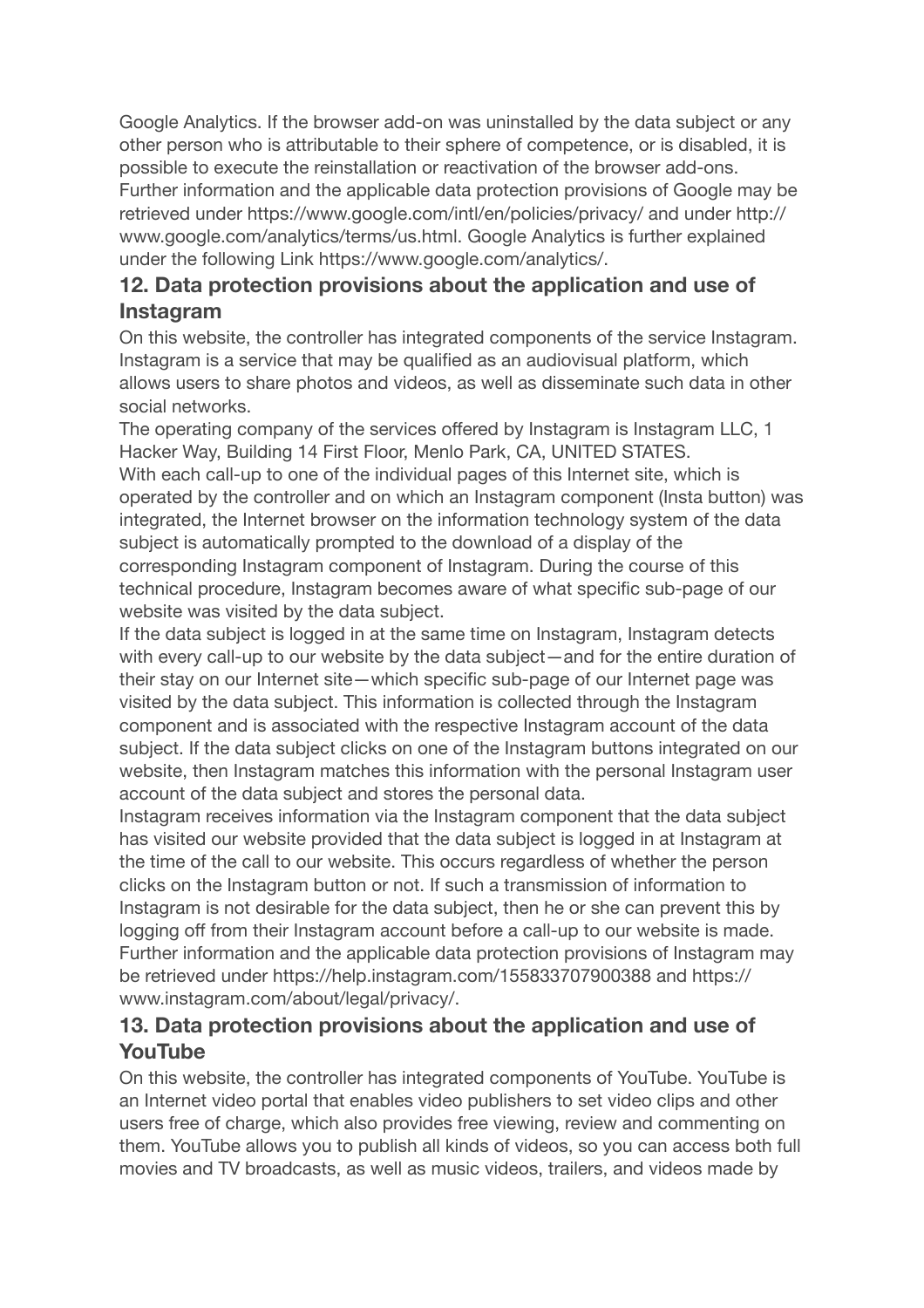users via the Internet portal.

The operating company of YouTube is YouTube, LLC, 901 Cherry Ave., San Bruno, CA 94066, UNITED STATES. The YouTube, LLC is a subsidiary of Google Inc., 1600 Amphitheatre Pkwy, Mountain View, CA 94043-1351, UNITED STATES. With each call-up to one of the individual pages of this Internet site, which is operated by the controller and on which a YouTube component (YouTube video) was integrated, the Internet browser on the information technology system of the data subject is automatically prompted to download a display of the corresponding YouTube component. Further information about YouTube may be obtained under https://www.youtube.com/yt/about/en/. During the course of this technical procedure, YouTube and Google gain knowledge of what specific sub-page of our website was visited by the data subject.

If the data subject is logged in on YouTube, YouTube recognizes with each call-up to a sub-page that contains a YouTube video, which specific sub-page of our Internet site was visited by the data subject. This information is collected by YouTube and Google and assigned to the respective YouTube account of the data subject. YouTube and Google will receive information through the YouTube component that the data subject has visited our website, if the data subject at the time of the call to our website is logged in on YouTube; this occurs regardless of whether the person clicks on a YouTube video or not. If such a transmission of this information to YouTube and Google is not desirable for the data subject, the delivery may be prevented if the data subject logs off from their own YouTube account before a callup to our website is made.

YouTube's data protection provisions, available at https://www.google.com/intl/en/ policies/privacy/, provide information about the collection, processing and use of personal data by YouTube and Google.

### **14. Legal basis for the processing**

Art. 6(1) lit. a GDPR serves as the legal basis for processing operations for which we obtain consent for a specific processing purpose. If the processing of personal data is necessary for the performance of a contract to which the data subject is party, as is the case, for example, when processing operations are necessary for the supply of goods or to provide any other service, the processing is based on Article 6(1) lit. b GDPR. The same applies to such processing operations which are necessary for carrying out pre-contractual measures, for example in the case of inquiries concerning our products or services. Is our company subject to a legal obligation by which processing of personal data is required, such as for the fulfillment of tax obligations, the processing is based on Art. 6(1) lit. c GDPR. In rare cases, the processing of personal data may be necessary to protect the vital interests of the data subject or of another natural person. This would be the case, for example, if a visitor were injured in our company and his name, age, health insurance data or other vital information would have to be passed on to a doctor, hospital or other third party. Then the processing would be based on Art. 6(1) lit. d GDPR. Finally, processing operations could be based on Article 6(1) lit. f GDPR. This legal basis is used for processing operations which are not covered by any of the abovementioned legal grounds, if processing is necessary for the purposes of the legitimate interests pursued by our company or by a third party, except where such interests are overridden by the interests or fundamental rights and freedoms of the